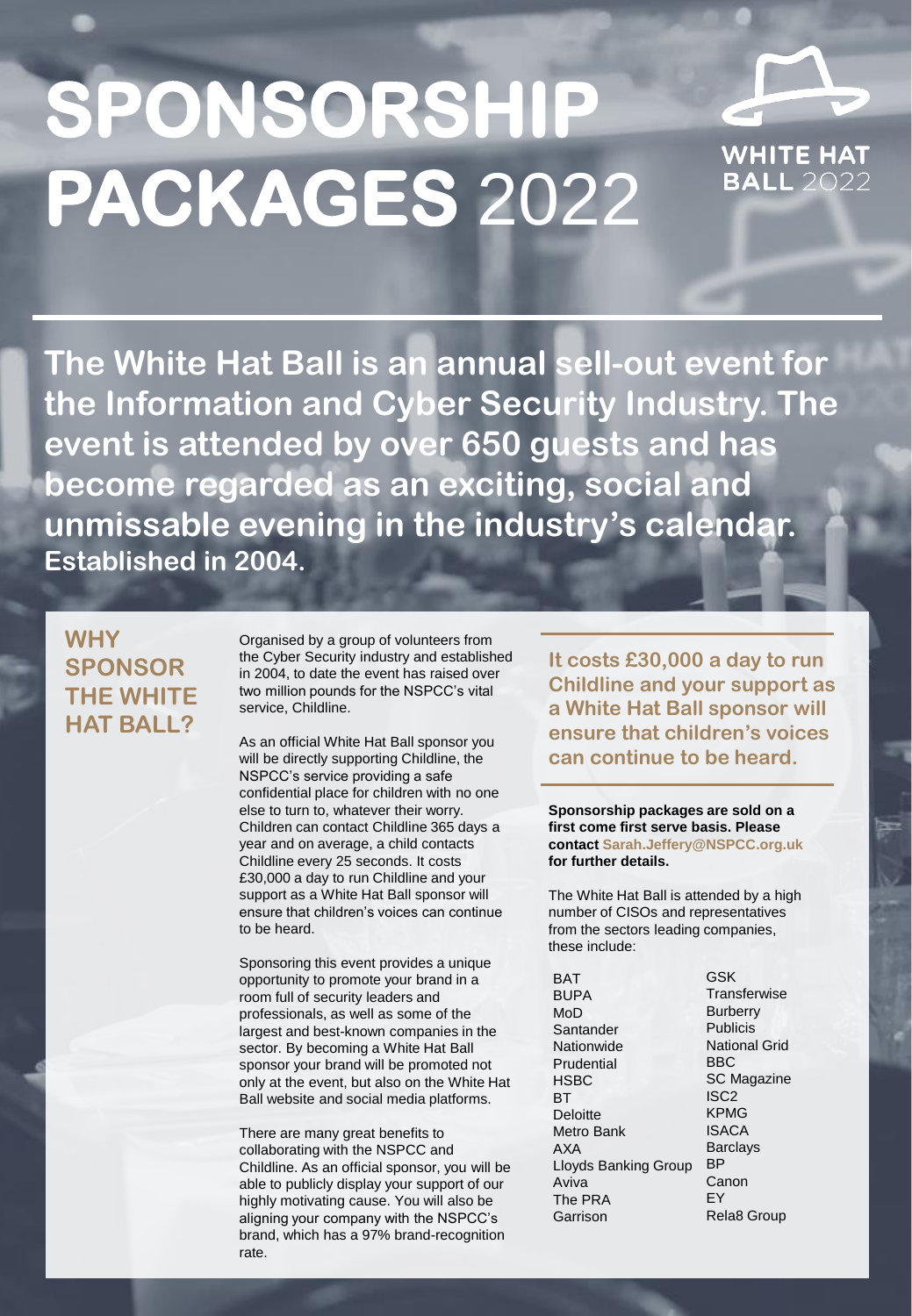

## **SILVER SPONSORSHIP PACKAGES - £2,650**

Your branded pens, one per guest on all tables

A half-page in the event programme

Thank you on the sponsors page of the event programme

Promotion and thanks on website and social media channels reaching over 1300 cyber professionals

Right to promote as sponsor of the White Hat Ball

Logo on the White Hat Ball website viewed by an average of 800 cyber professionals per month





Your company logo around all water bottles on all tables in the ballroom

A half-page in the event programme

Thank you on the sponsors page of the event programme

Promotion and thanks on website and social media channels reaching over 1300 cyber professionals

Right to promote as sponsor of the White Hat Ball

Logo on the White Hat Ball website viewed by an average of 800 cyber professionals per month

Your branding displayed on the raffle selling trays

A half-page in the event programme

Thank you on the sponsors page of the event programme

Promotion and thanks on website and social media channels reaching over 1300 cyber professionals



Right to promote as sponsor of the White Hat Ball

Logo on the White Hat Ball website viewed by an average of 800 cyber professionals per month

### **Pen Sponsor Table Water Sponsor Raffle Sponsor Cloakroom Sponsor**

Your company pop-up banners displayed on and around the cloakroom



A half-page in the event programme

Thank you on the sponsors page of the event programme

Promotion and thanks on website and social media channels reaching over 1300 cyber professionals

Right to promote as sponsor of the White Hat Ball

Logo on the White Hat Ball website viewed by an average of 800 cyber professionals per month